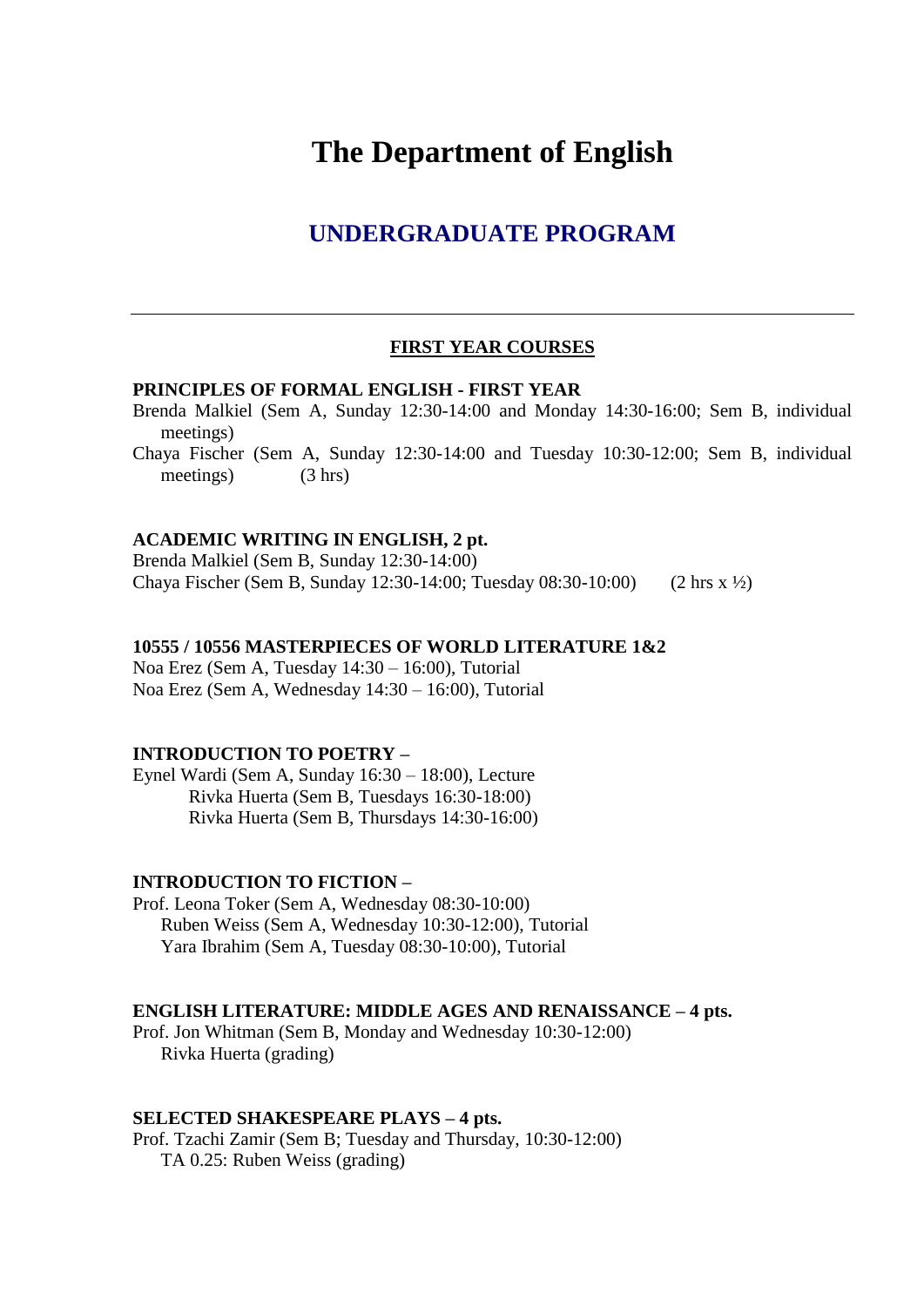# **SECOND YEAR COURSES**

#### **PRINCIPLES OF FORMAL ENGLISH 2**

Chaya Fischer (1 group; individual meetings) (2 hrs  $x \frac{1}{2}$ )

# **LANDMARKS OF CRITICISM: FROM PLATO TO NIETZSCHE – 2 pts**

Yaeli Greenblatt (Sem A, Tuesdays 14:30-16:00). Tutorial

## **INTRODUCTION TO CRITICISM AND THEORY – 2 pts**

Ms. K. Berkman (Sem B, Tuesdays 14:30-16:00). Tutorial

**THE 19th CENTURY ENGLISH AND AMERICAN NOVEL – 4 pts** Dr. Ruben Borg (Year-long, Wednesdays 16:30 – 18:00)

# **THE 20th CENTURY NOVEL – 4 pts.**

Dr. Yael Levin (Year-long, Mondays 14:30 – 16:00)

# **ENGLISH LIT.: ENGLIGHTENMENT, ROMANTIC, VICTORIAN – 4pts**

Prof. Leona Toker (Sem A, Monday and Wednesday 10.30 – 12:00) Dr. Eynel Wardi (Sem A, Monday and Wednesday 12.30 – 14:00)

# **AMERICAN LITERATURE AND CULTURE -- 4 pts**

Prof. Shira Wolosky (Sem B, Mondays and Wednesdays 12:30 – 14:00) TA 0.25: Ruben Weiss (only grading)

# **THIRD-YEAR COURSES**

# **MODERNISM AND BEYOND** (COMPULSORY – 4 pts)

Dr. Louise Bethlehem (Year-long; Tuesday 10:30-12:00) TA 0.25: Yara Ibrahim (grading assistant)

# **PARANOID HERMENEUTICS I: NABOKOV AND PYNCHON - 2 pts**

Dr. Ruben Borg (Sem A; Thursday, 12:30-14:00)

# **PARANOID HERMENEUTICS II: THE NOVEL AFTER THE DEATH OF THE NOVEL** – 2 pts

Dr. Ruben Borg (Sem B; Thursday, 12:30-14:00)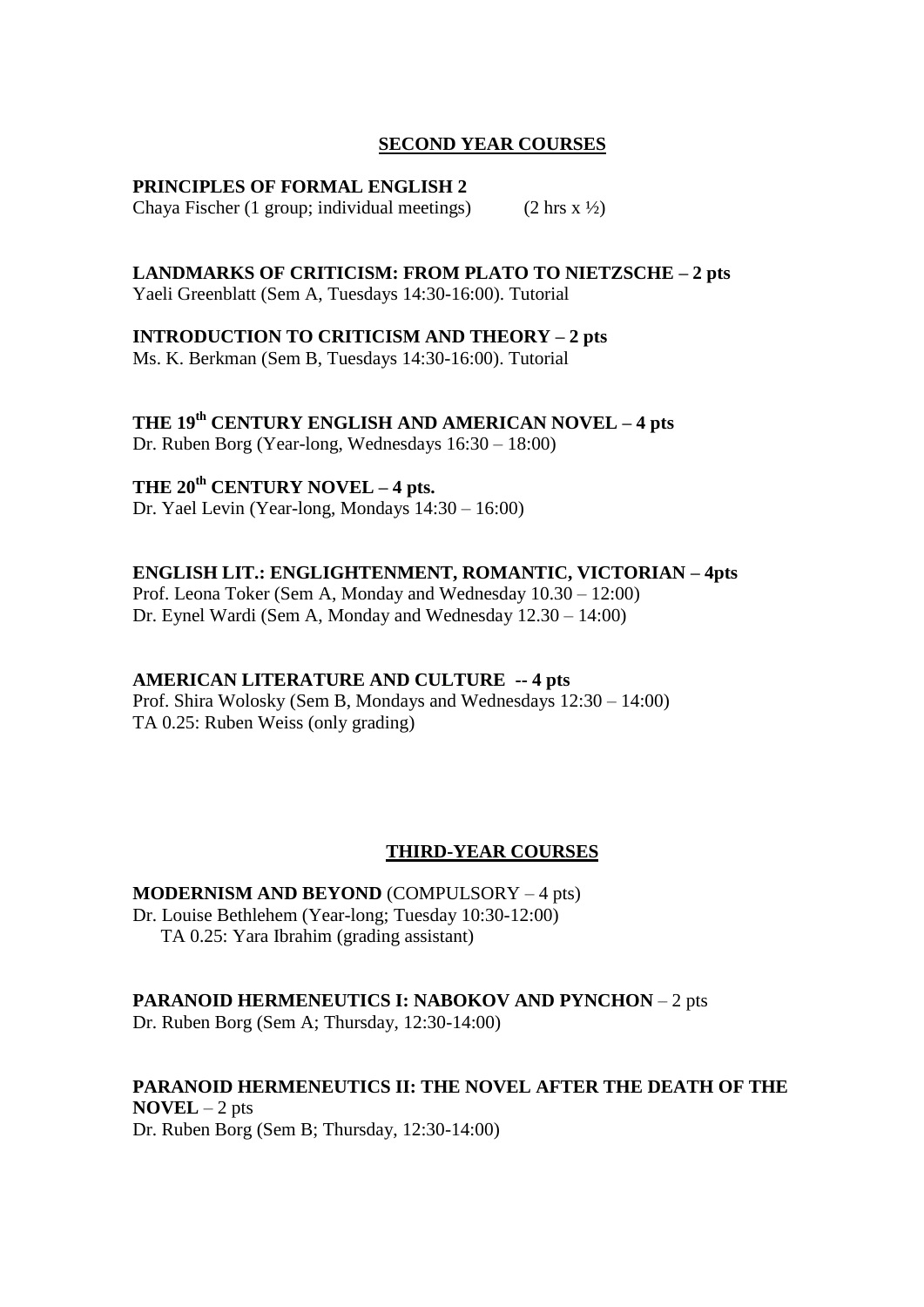#### **POETICS: AMERICAN POETRY -** 2 pts.

Prof. Shira Wolosky (Semester A, Monday 12:30-14:00)

#### **NIETZSCHEAN POETICS -** 2 pts

Prof. Shira Wolosky (Semester A, Wednesday 12:30-14:00)

#### **HORROR: AT THE MARGINS OF SUBJECTIVITY -** 2 pts

Dr. Yael Levin (Sem B, Tuesdays 14:30 – 16:00)

## **BIRDS IN ENGLISH POETRY -** 2 pts.

Dr. Eynel Wardi (Semester B, Thursday 14:30-16:00)

## **INTERTEXTUAL CHAUCER** – 4 pts

Dr. Jonathan Stavsky (Yearly Wednesday 14:30-16:00)

### **AN INTRODUCTION TO THE HISTORY AND STRUCTURE OF STANDARD ENGLISH** – 2 pts Dr. Andrew Burrows (Semester B, Monday 8:30-10:00)

**TRANSLATION IN THEORY AND PRACTICE – 4 pts (ability to read in Hebrew required)** – Brenda Malkiel (Yearly Mondays 16:30-18:00)

# **THE SUBJECT OF HOLOCAUST FICTION** – 2 pts Prof. Emily Budick (Sem A, Wednesdays 16:30-18:00)

**\*\*\***

# **GRADUATE PROGRAM**

# **LITERARY THEORY FROM ANTIQUITY TO THE MODERN PERIOD**

 $(COMPULSORY - 4 pts)$ . Prof. Jon Whitman (Year-long, Monday 14:30-16:00)

#### **THE 18TH CENTURY NOVEL: DEFOE, FIELDING, STERNE -** 2 pts.

Prof. L. Toker (Semester A, Monday  $12:30-14:00$ )\* – Open to third year students with an average above 90